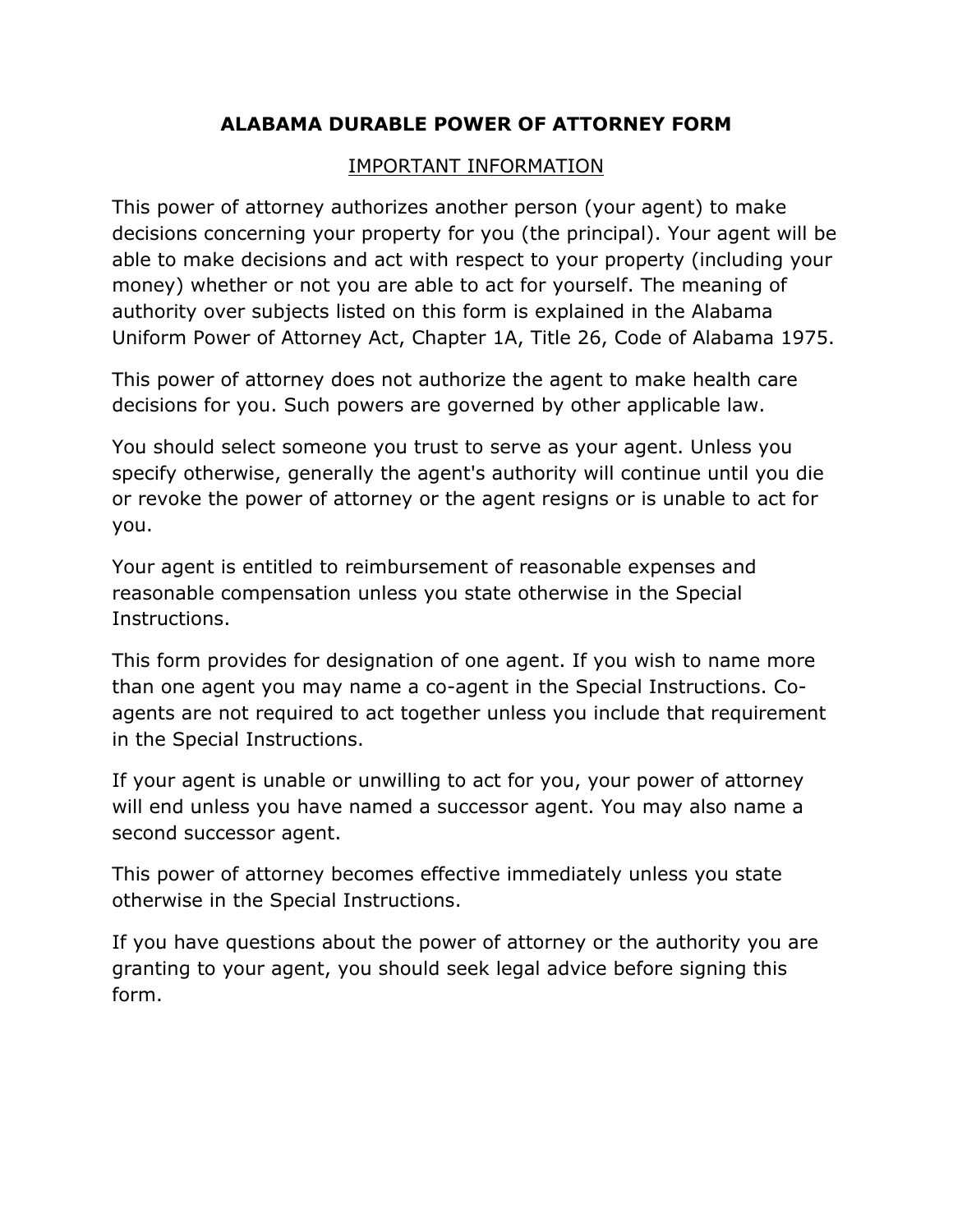**\_\_\_\_\_\_\_\_\_\_\_\_\_\_ COUNTY)**

## **Durable Power of Attorney and Authority to Access Health Information**

**Of**

**\_\_\_\_\_\_\_\_\_\_\_\_\_\_\_\_\_\_\_\_\_\_\_\_\_\_\_\_\_**

|    | KNOW ALL MEN BY THESE PRESENTS that I,          |         |    |
|----|-------------------------------------------------|---------|----|
| οf |                                                 | County, |    |
|    | Alabama, do hereby make, constitute and appoint |         |    |
|    | nt                                              | ın      |    |
|    | County, Alabama, phone number                   |         | as |

my Attorney-in-Fact, for me and in my name, place and stead, and on my behalf, to do, perform and execute the acts I have authorized, and I grant to him/her every power necessary to carry out the purposes for which this power is granted, including the powers of revocation and substitution, hereby ratifying and affirming that which (s)he or his/her substitute shall lawfully do or cause to be done by virtue of the rights and powers herein granted.

### **This power of attorney shall not be affected by disability, incompetency, or incapacity of the principal**.

 $\frac{1}{\sqrt{2}}$  ,  $\frac{1}{\sqrt{2}}$  ,  $\frac{1}{\sqrt{2}}$  ,  $\frac{1}{\sqrt{2}}$  ,  $\frac{1}{\sqrt{2}}$  ,  $\frac{1}{\sqrt{2}}$  ,  $\frac{1}{\sqrt{2}}$  ,  $\frac{1}{\sqrt{2}}$  ,  $\frac{1}{\sqrt{2}}$  ,  $\frac{1}{\sqrt{2}}$  ,  $\frac{1}{\sqrt{2}}$  ,  $\frac{1}{\sqrt{2}}$  ,  $\frac{1}{\sqrt{2}}$  ,  $\frac{1}{\sqrt{2}}$  ,  $\frac{1}{\sqrt{2}}$ 

#### **GRANT OF GENERAL AUTHORITY**

I grant my agent and any successor agent general authority to act for me with respect to the following subjects as defined in the Alabama Uniform Power of Attorney Act, Chapter 1A, Title 26, Code of Alabama 1975:

If you wish to grant general authority over all of the subjects enumerated in this section you may SIGN here:

(Signature of Principal)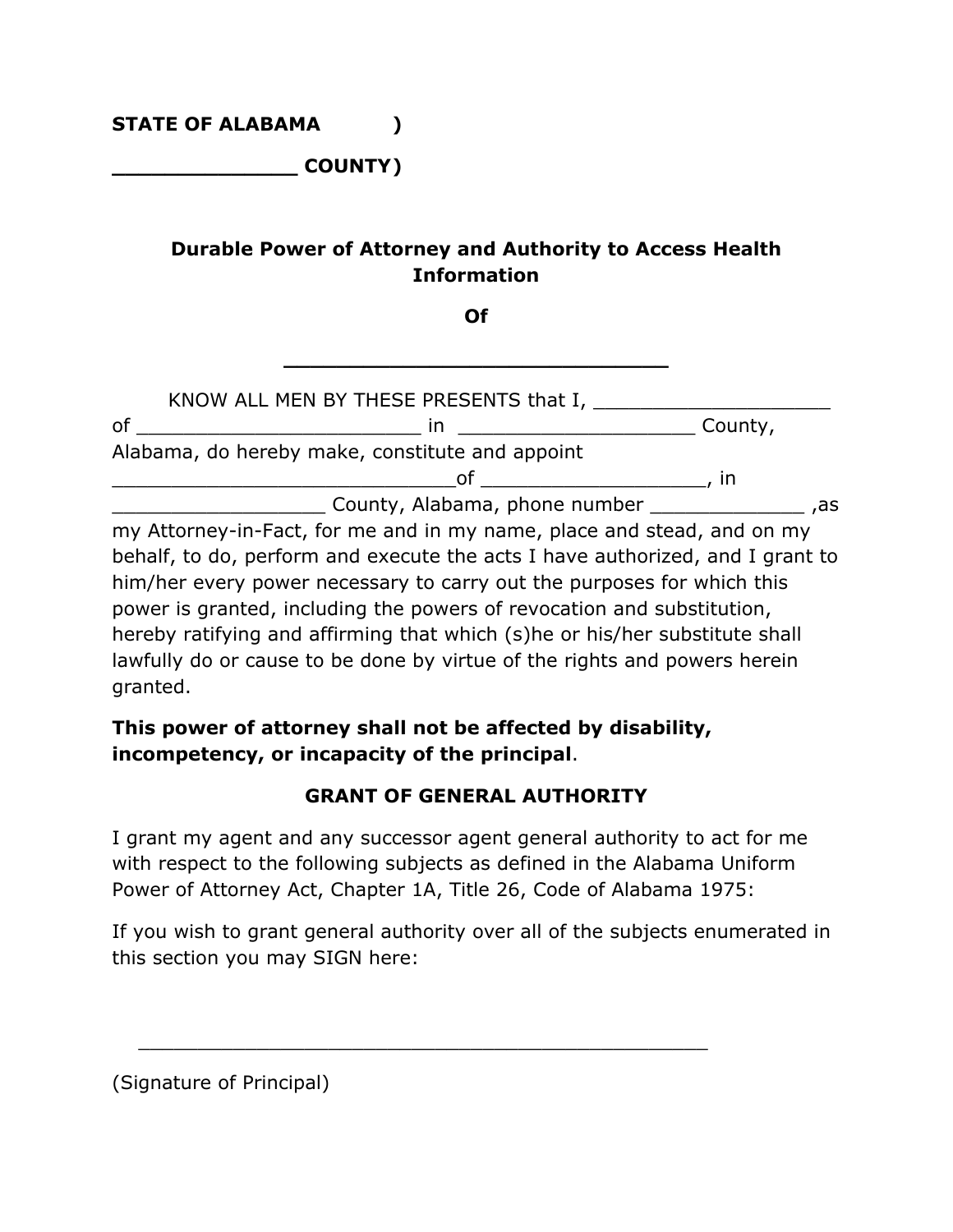OR

If you wish to grant specific authority over less than all subjects enumerated in this section you must INITIAL by each subject you want to include in the agent's authority:

Real Property as defined in Section 26-1A-204

\_\_\_\_\_Tangible Personal Property as defined in Section 26-1A-205

\_\_\_\_\_Stocks and Bonds as defined in Section 26-1A-206

\_\_\_\_\_Commodities and Options as defined in Section 26-1A-207

\_\_\_\_\_Banks and Other Financial Institutions as defined in Section 26-1A-208

\_\_\_\_\_Operation of Entity or Business as defined in Section 26-1A-209

Insurance and Annuities as defined in Section 26-1A-210

\_\_\_\_\_Estates, Trusts, and Other Beneficial Interests as defined in Section 26-1A-211

\_\_\_\_\_Claims and Litigation as defined in Section 26-1A-212

\_\_\_\_\_Personal and Family Maintenance as defined in Section 26-1A-213

\_\_\_\_\_Benefits from Governmental Programs or Civil or Military Service as defined in Section 26-1A-214

Retirement Plans as defined in Section 26-1A-215

\_\_\_\_\_Taxes as defined in Section 26-1A-216

\_\_\_\_\_Gifts as defined in Section 26-1A-217

# **GRANT OF SPECIFIC AUTHORITY (OPTIONAL)**

My agent MAY NOT do any of the following specific acts for me UNLESS I have INITIALED the specific authority listed below:

(CAUTION: Granting any of the following will give your agent the authority to take actions that could significantly reduce your property or change how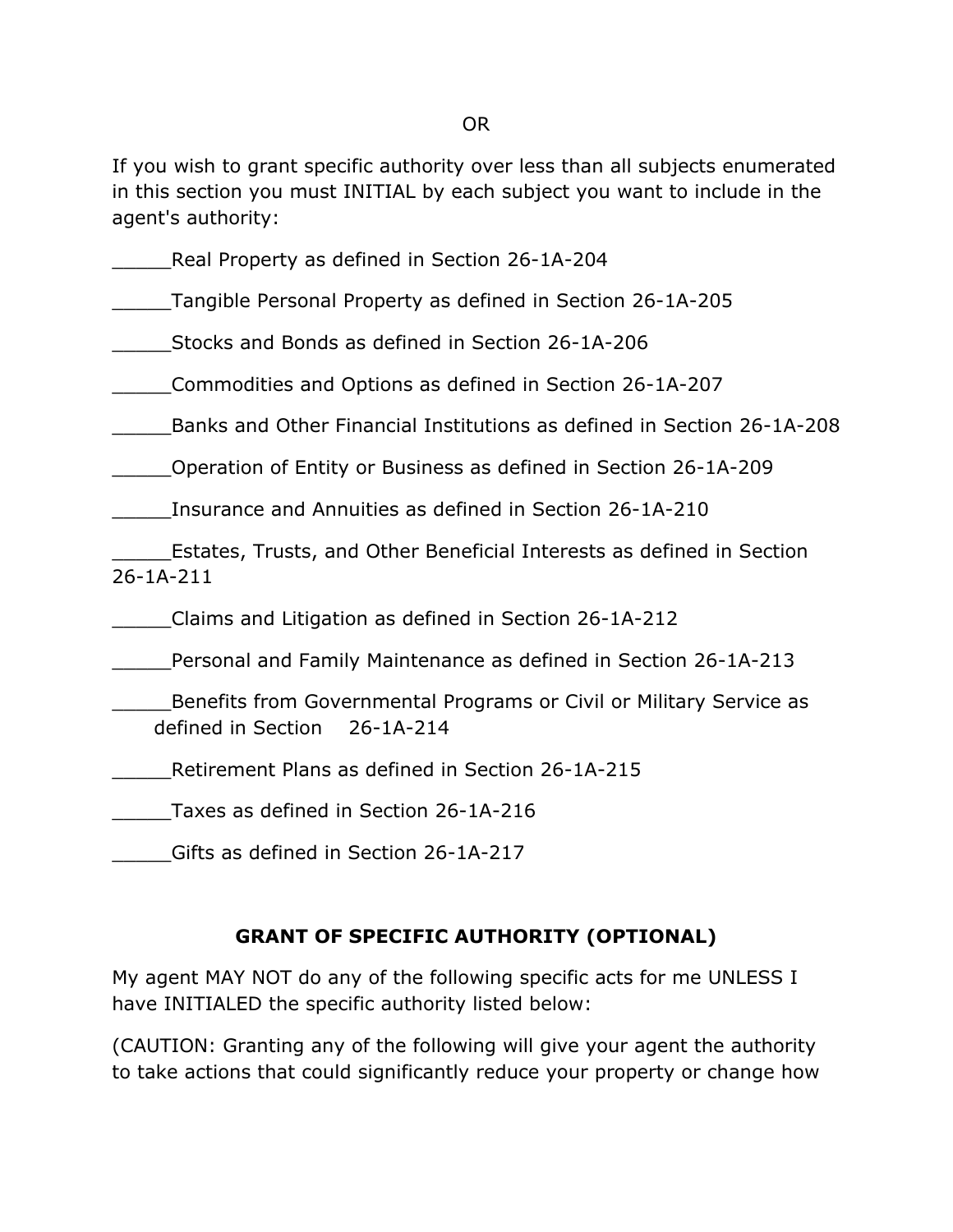your property is distributed at your death. INITIAL the specific authority you WANT to give your agent.)

\_\_\_\_\_Create, amend, revoke, or terminate an inter vivos trust, by trust or applicable law

Make a gift to which exceeds the monetary limitations of Section 26-1A-217 of the Alabama Uniform Power of Attorney Act, but subject to any special instructions in this power of attorney

\_\_\_\_\_Create or change rights of survivorship

\_\_\_\_\_Create or change a beneficiary designation

Authorize another person to exercise the authority granted under this power of attorney

\_\_\_\_\_Waive the principal's right to be a beneficiary of a joint and survivor annuity, including a survivor benefit under a retirement plan

\_\_\_\_\_Exercise fiduciary powers that the principal has authority to delegate

### **AUTHORITY TO ACCESS HEALTH INFORMATION**

My agent MAY NOT do any of the following specific acts for me UNLESS I have INITIALED the specific authority listed below:

\_\_\_\_\_\_Arrange for my care at home or by admitting me to an appropriate facility, and, effective immediately, to serve as my personal representative as that term is used in 45 CFR 164.502 (commonly known as "HIPAA privacy regulations"), and to have the same access to my personal health information as I have myself, including, but not limited to, viewing and obtaining copies of any and all of my personally identifiable medical records of any kind whatever, and consulting with medical providers; and I authorize covered medical Entities to provide such access and to cooperate with my agent under this document [as well as any health care agent or proxy I may appoint]; [further, my agent appointed herein may make medical decisions for me, consistent with applicable law and with any health care directive I may have in effect at the time decisions may be needed.] [I do not intend, by this appointment, to prohibit other family members from access to my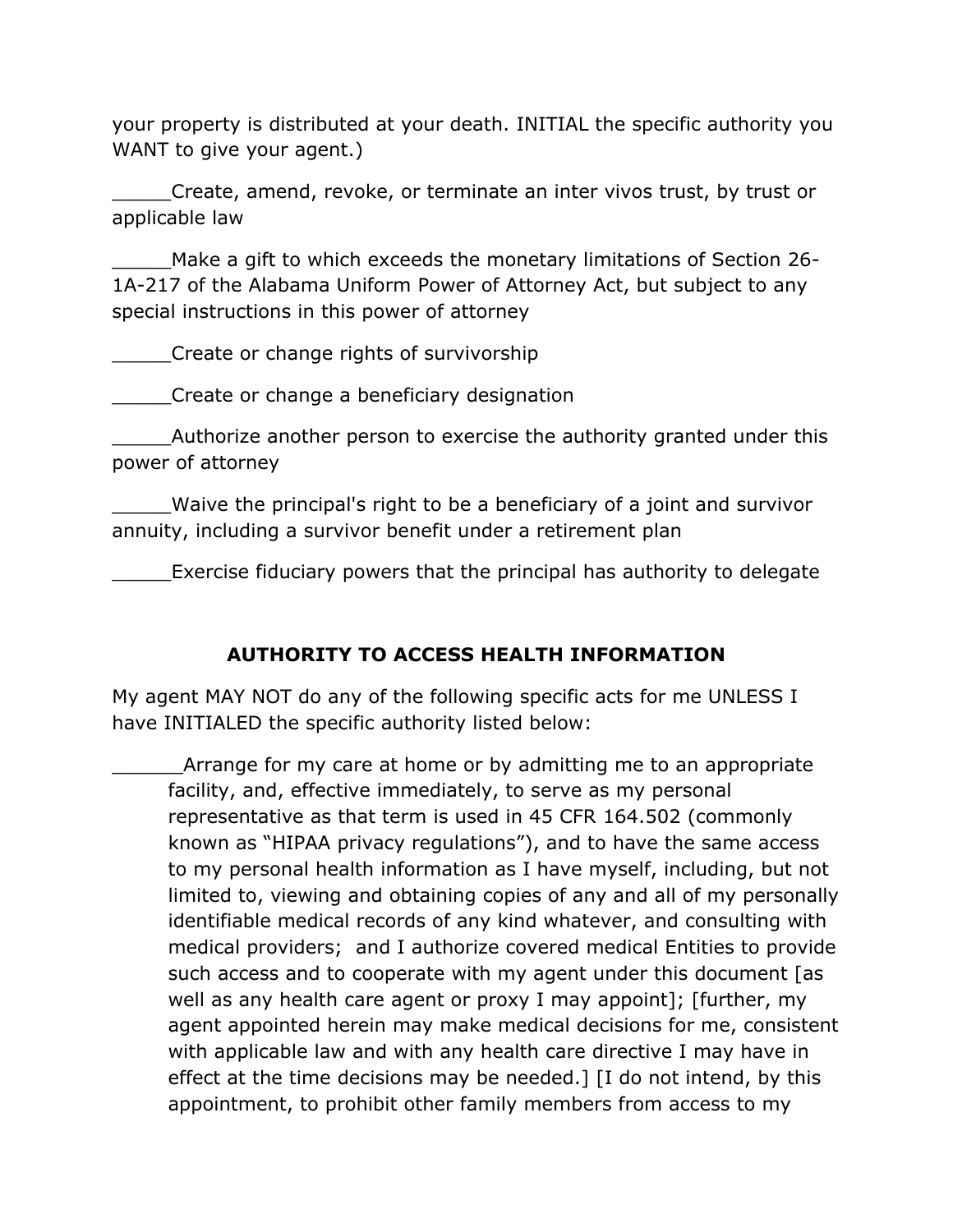otherwise private health care information, and I authorize covered entities to provide to **the same access to** the same access to them and cooperation with them to which I am entitled myself.]

## **LIMITATIONS ON AGENT'S AUTHORITY**

An agent that is not my ancestor, spouse, or descendant MAY NOT use my property to benefit the agent or a per-son to whom the agent owes an obligation of support unless I have included that authority in the Special Instructions.

Limitation of Power. Except for any special instructions given herein to the agent to make gifts, the following shall apply:

(a) Any power or authority granted to my Agent herein shall be limited so as to prevent this Power of Attorney from causing any Agent to be taxed on my income or from causing my assets to be subject to a "general power of appointment" by my Agent as defined in 26 U.S.C. Section 2041 and 26 U.S.C. Section 2514 of the Internal Revenue Code of 1986, as amended.

(b) My Agent shall have no power or authority whatsoever with respect to any policy of insurance owned by me on the life of my Agent, or any trust created by my Agent as to which I am a trustee.

# **SPECIAL INSTRUCTIONS (OPTIONAL)**

You may give special instructions on the following lines. For your protection, if there are no special instructions write NONE in this section.

 $\overline{\phantom{a}}$  ,  $\overline{\phantom{a}}$  ,  $\overline{\phantom{a}}$  ,  $\overline{\phantom{a}}$  ,  $\overline{\phantom{a}}$  ,  $\overline{\phantom{a}}$  ,  $\overline{\phantom{a}}$  ,  $\overline{\phantom{a}}$  ,  $\overline{\phantom{a}}$  ,  $\overline{\phantom{a}}$  ,  $\overline{\phantom{a}}$  ,  $\overline{\phantom{a}}$  ,  $\overline{\phantom{a}}$  ,  $\overline{\phantom{a}}$  ,  $\overline{\phantom{a}}$  ,  $\overline{\phantom{a}}$ 

### NOMINATION OF [CONSERVATOR OR GUARDIAN] (OPTIONAL)

If it becomes necessary for a court to appoint a [conservator or guardian] of my estate or [guardian] of my person, I nominate the following person(s) for appointment: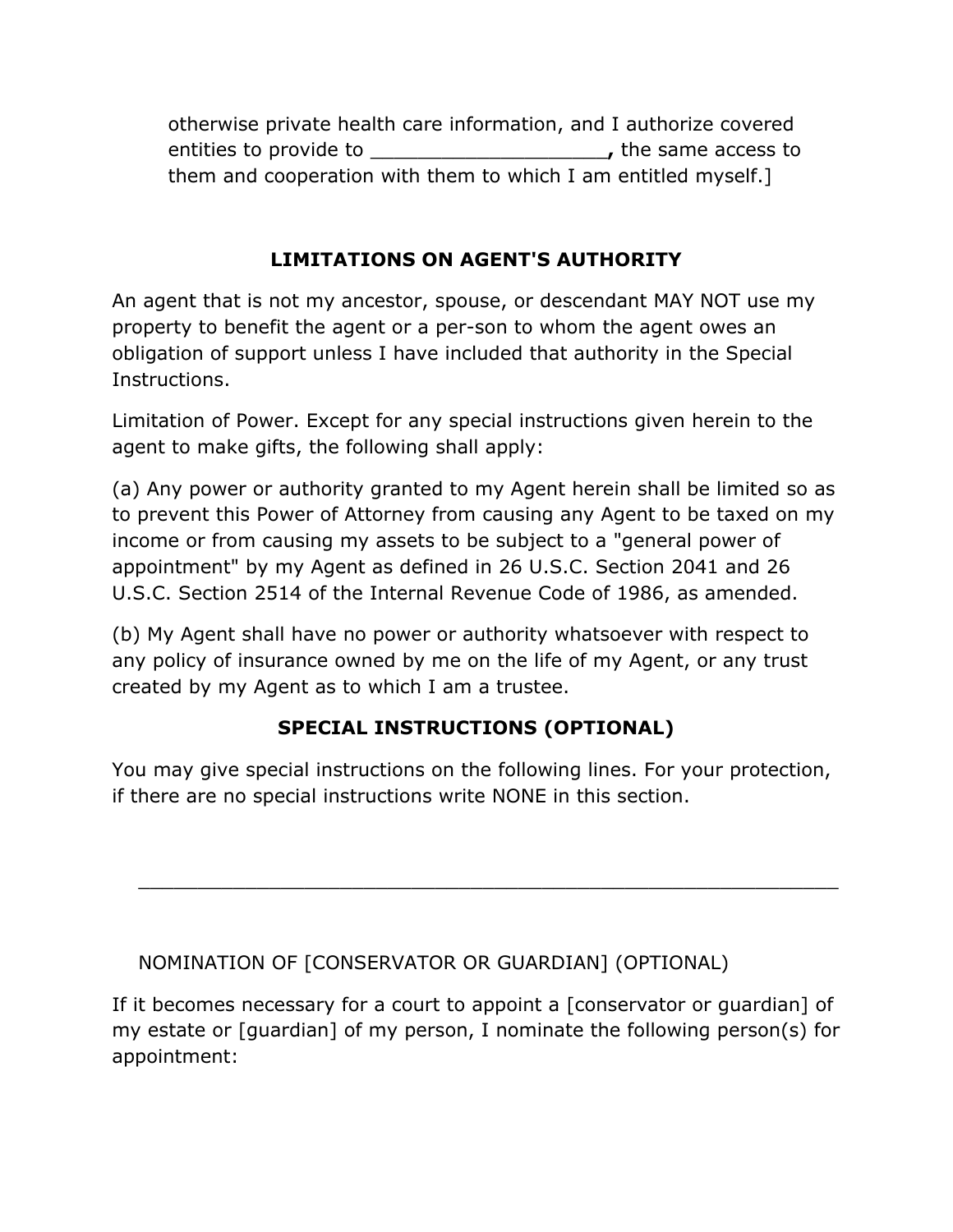Name of Nominee for [conservator or guardian] of my estate:

\_\_\_\_\_\_\_\_\_\_\_\_\_\_\_\_\_\_\_\_\_\_\_\_\_\_

Nominee's Address: \_\_\_\_\_\_\_\_\_\_\_\_\_\_\_\_\_\_\_\_\_\_\_\_\_\_\_\_\_\_\_\_\_\_\_\_\_\_\_\_\_ \_\_\_\_\_\_\_\_\_\_\_\_\_\_\_\_\_\_\_\_\_\_\_\_\_\_\_\_\_\_\_\_\_\_\_\_\_\_\_\_\_ Nominee's Telephone Number: \_\_\_\_\_\_\_\_\_\_\_\_\_\_\_\_\_\_\_\_ Name of Nominee for [guardian] of my person: \_\_\_\_\_\_\_\_\_\_\_\_\_\_\_\_\_\_\_\_\_\_\_\_\_\_\_\_\_\_\_ Nominee's Address: \_\_\_\_\_\_\_\_\_\_\_\_\_\_\_\_\_\_\_\_\_\_\_\_\_\_\_\_\_\_\_\_\_\_\_\_\_\_\_\_\_\_ \_\_\_\_\_\_\_\_\_\_\_\_\_\_\_\_\_\_\_\_\_\_\_\_\_\_\_\_\_\_\_\_\_\_\_\_\_\_\_\_\_\_ Nominee's Telephone Number: \_\_\_\_\_\_\_\_\_\_\_\_\_\_\_\_\_\_\_\_\_\_\_\_ **EFFECTIVE DATE**

This power of attorney is effective immediately unless I have stated otherwise in the Special Instructions.

### **RELIANCE ON THIS POWER OF ATTORNEY**

Any person, including my agent, may rely upon the validity of this power of attorney or a copy of it unless that person knows it has terminated or is invalid.

#### **SIGNATURE AND ACKNOWLEDGMENT**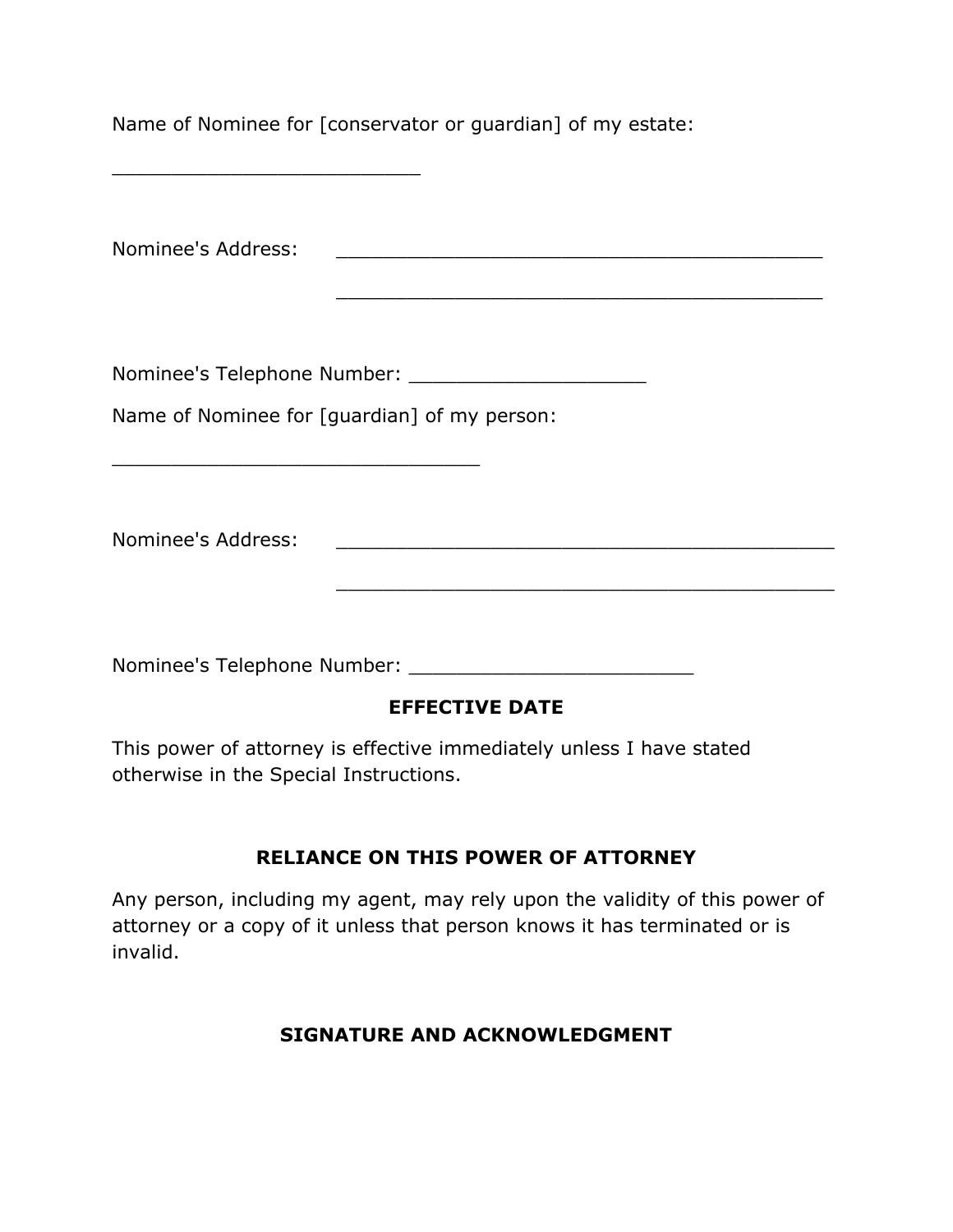(Signature of Principal)

Your Signature Date:\_\_\_\_\_\_\_\_\_\_\_\_\_\_\_\_\_\_\_\_\_\_\_\_\_\_\_

\_\_\_\_\_\_\_\_\_\_\_\_\_\_\_\_\_\_\_\_\_\_\_\_\_\_\_\_\_\_\_\_\_\_\_\_\_\_\_\_\_\_\_\_

Your Name Printed: The Contract of the Contract of the Contract of the Contract of the Contract of the Contract of the Contract of the Contract of the Contract of the Contract of the Contract of the Contract of the Contrac

Your Address:\_\_\_\_\_\_\_\_\_\_\_\_\_\_\_\_\_\_\_\_\_

Your Telephone Number:\_\_\_\_\_\_\_\_\_\_\_\_\_\_\_\_\_\_\_\_\_\_\_

## **STATE OF ALABAMA**

**\_\_\_\_\_\_\_\_\_\_\_\_\_\_\_ COUNTY**

I, \_\_\_\_\_\_\_\_\_\_\_\_\_\_\_\_\_\_\_, a Notary Public, in and for the County in this State, hereby certify that \_\_\_\_\_\_\_\_\_\_\_\_\_\_\_\_, whose name is signed to the foregoing document, and who is known to me, acknowledged before me on this day that, being informed of the contents of the document, he or she executed the same voluntarily on the day the same bears date.

Given under my hand this the  $\_\_\_$  day of  $\_\_\_\_\$ , 20 $\_\_\_\$ .

\_\_\_\_\_\_\_\_\_\_\_\_\_\_\_\_\_\_\_\_\_\_\_\_\_\_\_\_\_\_\_\_\_\_\_\_\_\_\_(Seal, if any)

Signature of Notary

My commission expires: **Example 20**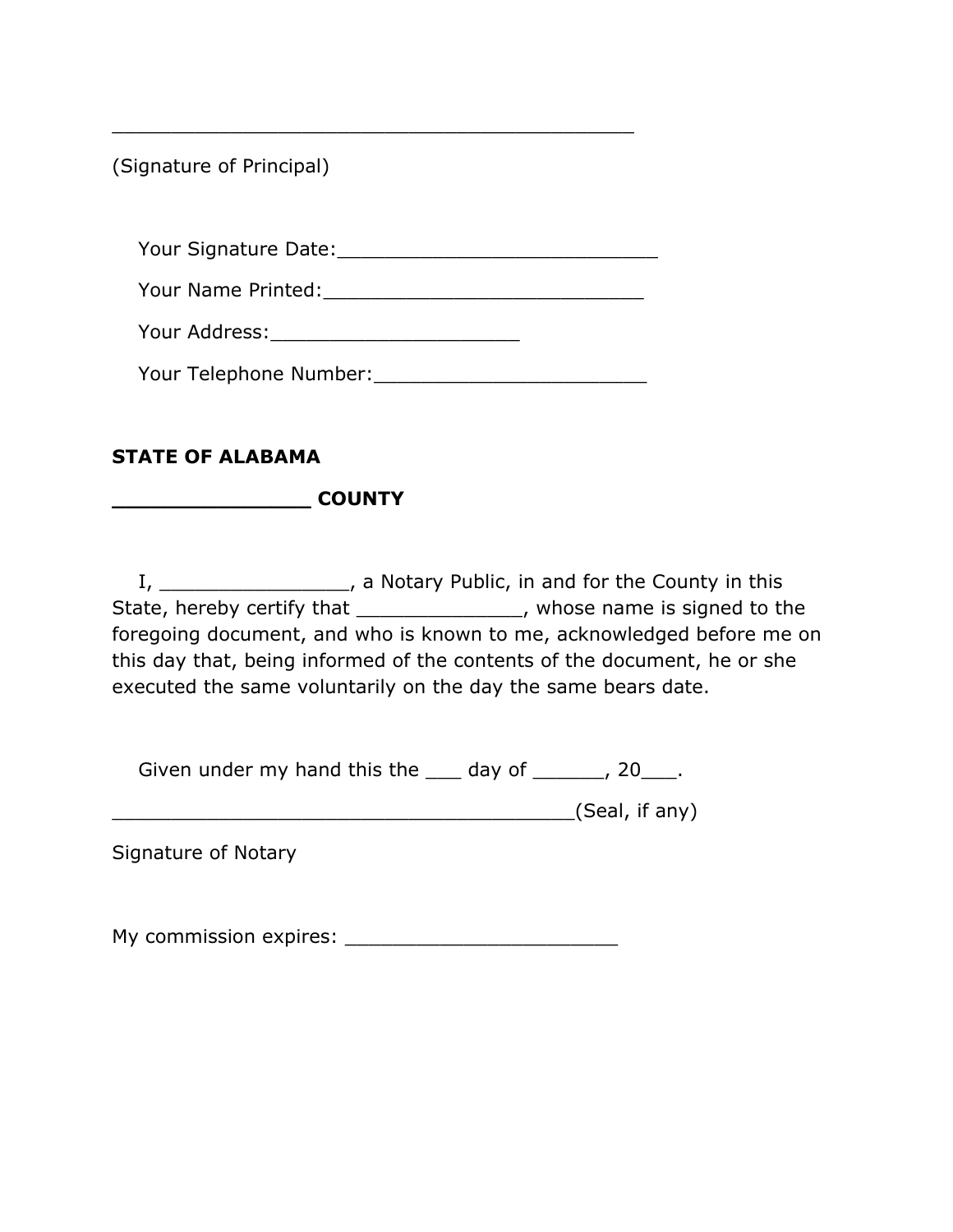## **IMPORTANT INFORMATION FOR AGENT**

Agent's Duties

When you accept the authority granted under this power of attorney, a special legal relationship is created between you and the principal. This relationship imposes upon you legal duties that continue until you resign or the power of attorney is terminated or revoked. You must:

(1) do what you know the principal reasonably expects you to do with the principal's property or, if you do not know the principal's expectations, act in the principal's best interest;

(2) act in good faith;

(3) do nothing beyond the authority granted in this power of attorney; and

(4) disclose your identity as an agent whenever you act for the principal by writing or printing the name of the principal and signing your own name as "agent" in the following manner:

(Principal's Name) by (Your Signature) as Agent

Unless the Special Instructions in this power of attorney state otherwise, you must also:

(1) act loyally for the principal's benefit;

(2) avoid conflicts that would impair your ability to act in the principal's best interest;

(3) act with care, competence, and diligence;

(4) keep a record of all receipts, disbursements, and transactions made on behalf of the principal;

(5) cooperate with any person that has authority to make health care decisions for the principal to do what you know the principal reasonably expects or, if you do not know the principal's expectations, to act in the principal's best interest; and

(6) attempt to preserve the principal's estate plan if you know the plan and preserving the plan is consistent with the principal's best interest.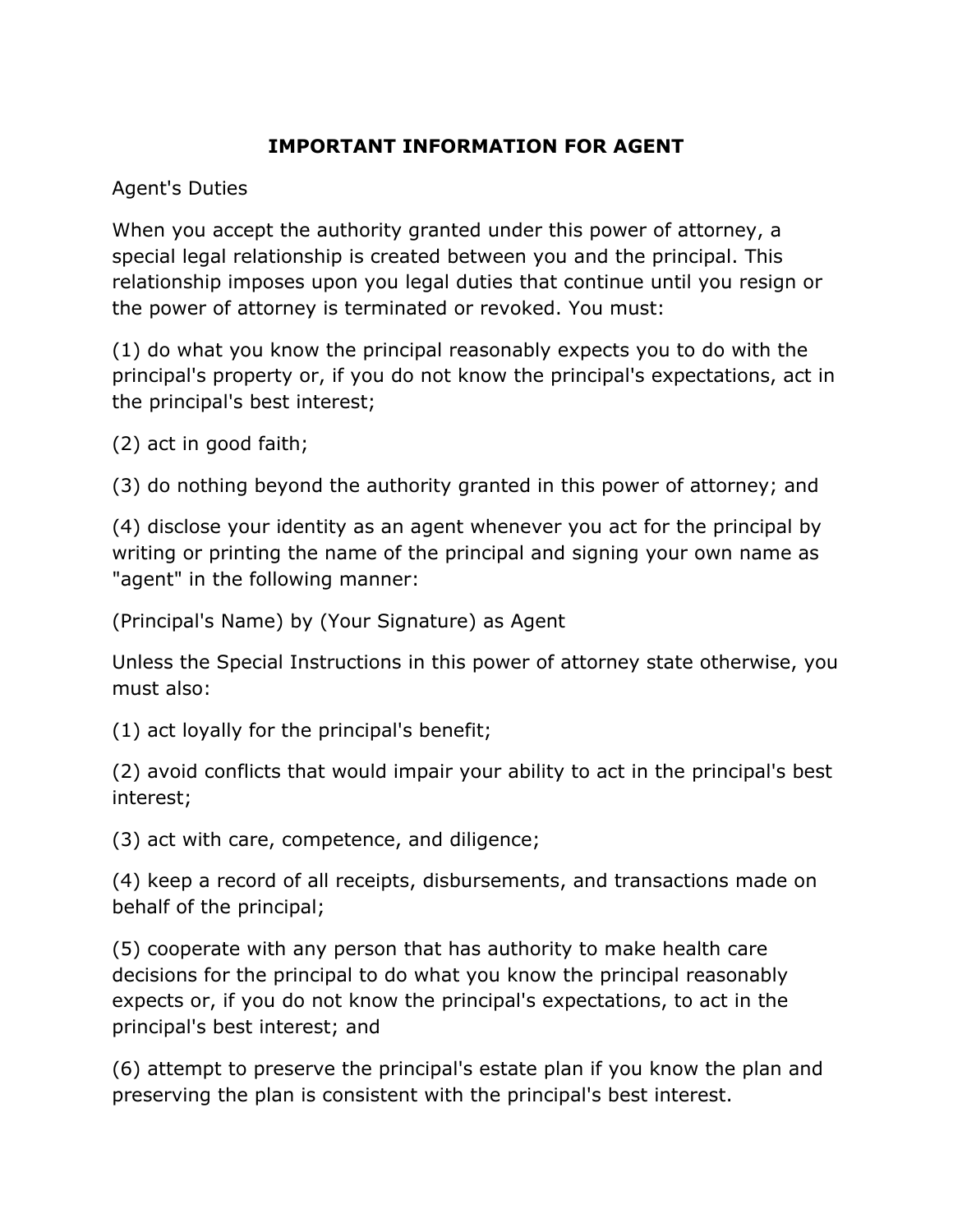Termination of Agent's Authority

You must stop acting on behalf of the principal if you learn of any event that terminates this power of attorney or your authority under this power of attorney. Events that terminate a power of attorney or your authority to act under a power of attorney include:

(1) death of the principal;

(2) the principal's revocation of the power of attorney or your authority;

(3) the occurrence of a termination event stated in the power of attorney;

(4) the purpose of the power of attorney is fully accomplished; or

(5) if you are married to the principal, a legal action is filed with a court to end your marriage, or for your legal separation, unless the Special Instructions in this power of attorney state that such an action will not terminate your authority.

### Liability of Agent

The meaning of the authority granted to you is defined in the Alabama Uniform Power of Attorney Act, Chapter 1A, Title 26, Code of Alabama 1975. If you violate the Alabama Uniform Power of Attorney Act, Chapter 1A, Title 26, Code of Alabama 1975, or act outside the authority granted, you may be liable for any damages caused by your violation.

If there is anything about this document or your duties that you do not understand, you should seek legal advice.

Form Made Fillable by [eForms](https://eforms.com)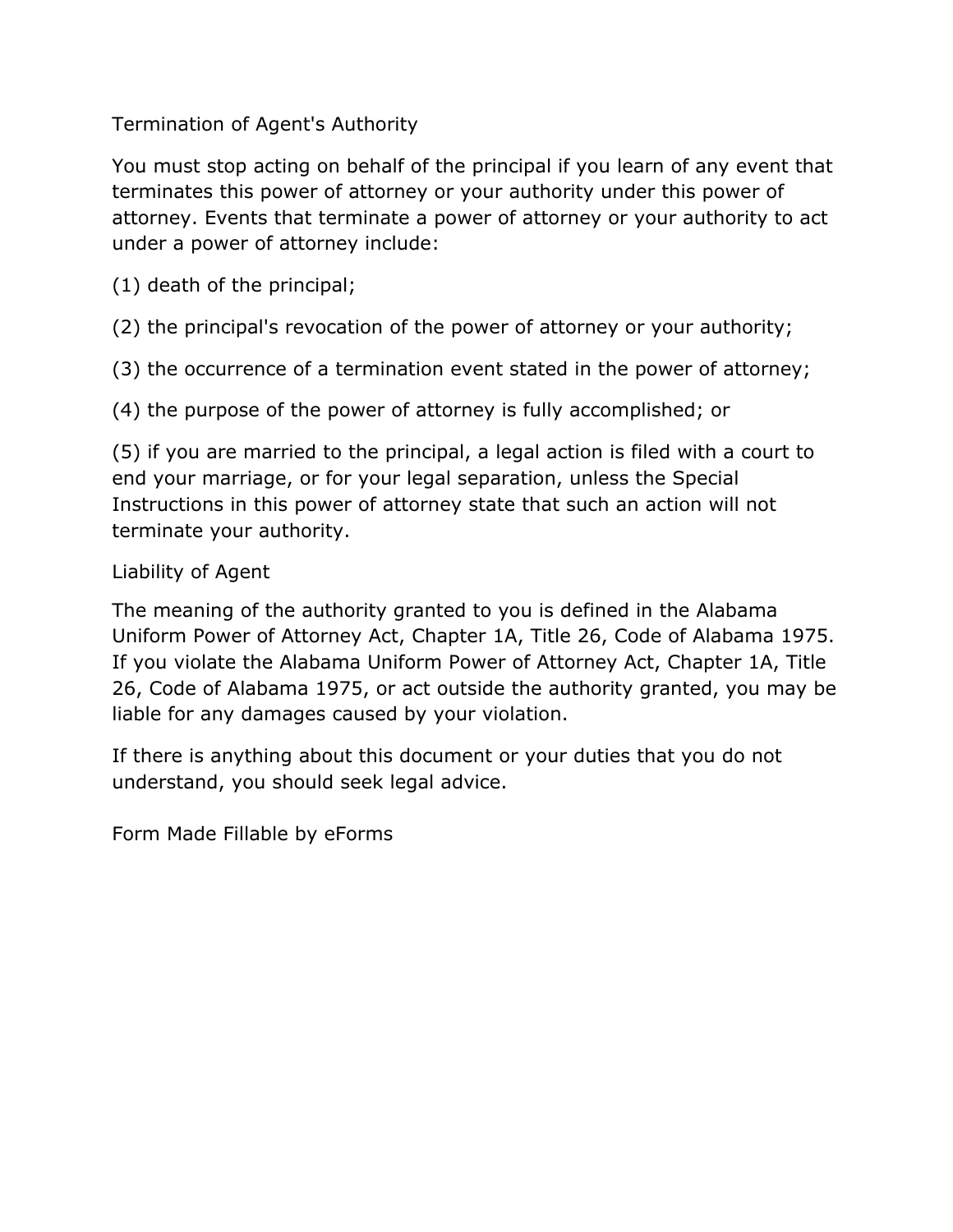#### **AGENT'S CERTIFICATION AS TO THE VALIDITY OF POWER OF ATTORNEY AND AGENT'S AUTHORITY**

#### **STATE OF ALABAMA**

 **COUNTY OF \_\_\_\_\_\_\_\_\_\_\_\_\_\_\_\_\_\_** I, \_\_\_\_\_\_\_\_\_\_\_\_\_\_\_\_\_\_\_\_\_\_\_\_\_\_\_\_\_\_\_\_\_\_\_\_\_\_\_\_\_ (Name of Agent),

certify under penalty of perjury that granted me authority as an agent or successor agent in a power of attorney dated \_\_\_\_\_\_\_\_\_\_\_\_\_\_\_\_\_\_\_\_\_\_\_\_.

I further certify that to my knowledge:

(1) the Principal is alive and has not revoked the Power of Attorney or my authority to act under the Power of Attorney and the Power of Attorney and my authority to act under the Power of Attorney have not terminated;

(2) if the Power of Attorney was drafted to become effective upon the happening of an event or contingency, the event or contingency has occurred;

(3) if I was named as a successor agent, the prior agent is no longer able or willing to serve; and

 $\overline{\phantom{a}}$  , and the contract of the contract of the contract of the contract of the contract of the contract of the contract of the contract of the contract of the contract of the contract of the contract of the contrac

 $(4)$ 

SIGNATURE AND ACKNOWLEDGMENT

Agent's Signature Date: **Example 2018** 

Agent's Name Printed: \_\_\_\_\_\_\_\_\_\_\_\_\_\_\_\_\_\_\_\_\_\_